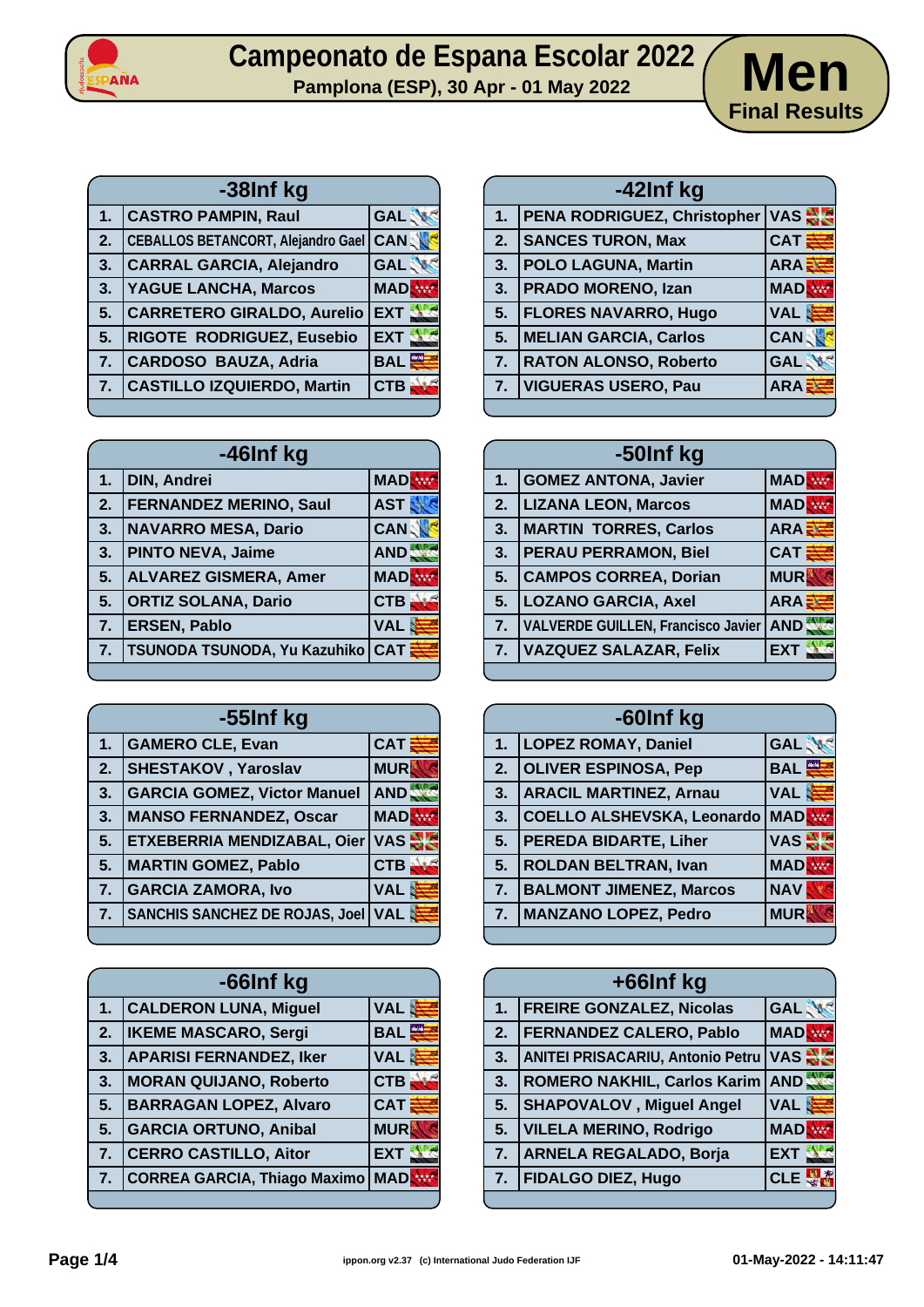

## Campeonato de Espana Escolar 2022 **Men**<br>Pamplona (ESP), 30 Apr - 01 May 2022



| -50Cad kg |                                   |                              |
|-----------|-----------------------------------|------------------------------|
| 1.        | <b>BROTONS CARDENAS, Abel</b>     | $ $ CAT $\bar{\bar{\bm{s}}}$ |
| 2.        | <b>DAVIDYAN</b> , Ernest          | <b>VAL</b>                   |
| 3.        | <b>MILLAN SALAS, Pablo</b>        | <b>VAL</b>                   |
| 3.        | RICO PEDRIDO, Pablo               | <b>GAL</b>                   |
| 5.        | <b>SANCHEZ COSTA, Mario</b>       | <b>CTB</b>                   |
| 5.        | <b>SIMANCAS HERNANDEZ, Javier</b> | AST                          |
| 7.        | DE LA TORRE LOIZAGA, Oier         | <b>VAS AR</b>                |
| 7.        | MADRID GONZALEZ, Alvaro           | <b>MAD</b>                   |
|           |                                   |                              |

| -60Cad kg |                                        |            |
|-----------|----------------------------------------|------------|
| 1.        | <b>ROBLES ROLDAN, Daniel</b>           | <b>MAD</b> |
| 2.        | <b>COTON VAZQUEZ, Anderson Dibaris</b> | <b>GAL</b> |
| 3.        | <b>TOCINO RUIZ, Lucas</b>              | <b>GAL</b> |
| 3.        | <b>VISKOV, Nazar</b>                   | <b>VAL</b> |
| 5.        | <b>GAMEZ RODRIGUEZ, Antonio</b>        | <b>AND</b> |
| 5.        | <b>LOPEZ DE GUERENO ARMADA, Nacho</b>  | <b>VAL</b> |
| 7.        | <b>CARAZO LACUNZA, Julio</b>           | <b>MAD</b> |
| 7.        | <b>TATO FERNANDEZ, Samuel</b>          | <b>GAL</b> |
|           |                                        |            |

| -73Cad kg |                                 |                    |
|-----------|---------------------------------|--------------------|
| 1.        | <b>BAZTAN MERCHAN, Inaki</b>    | <b>EXT</b>         |
| 2.        | <b>SANUDO SAMPERIO, Marco</b>   | <b>CTB</b>         |
| 3.        | <b>DORILA, Silviu Nicolas</b>   | <b>MAD</b>         |
| 3.        | <b>PAJARES FERNANDEZ, Oscar</b> | <b>RIO</b>         |
| 5.        | PEREZ LOPEZ, Luis Francisco     | VAL <mark>建</mark> |
| 5.        | <b>SANCHEZ PEREZ, Nestor</b>    | <b>CAN</b>         |
| 7.        | <b>GONZALEZ GUTIERREZ, Hugo</b> | <b>CLE</b>         |
| 7.        | <b>MARQUES CRESPO, Gutier</b>   | <b>GAL</b>         |
|           |                                 |                    |

| -90Cad kg        |                                     |            |
|------------------|-------------------------------------|------------|
| 1 <sub>1</sub>   | YUDANOV, Nikita                     | <b>VAL</b> |
| $\overline{2}$ . | <b>RAMIREZ PEREZ, Antonio Aixel</b> | <b>CAN</b> |
| 3.               | <b>LOZANO PASTOR, Guillem</b>       | <b>CAT</b> |
| 3.               | <b>MEZVRISHVILI ASHADZE, Beka</b>   | AND.       |
| $\overline{5}$ . | LAVADO RETA, Aritz                  | <b>NAV</b> |
| 5.               | PARDO RODRIGUEZ, Pablo              | <b>EXT</b> |
| 7.               | <b>CABALLERO SANCHEZ, Marcos</b>    | <b>MAD</b> |
| 7.               | <b>GARRIDO SERRANO, Alejandro</b>   | <b>MUR</b> |
|                  |                                     |            |

| -55Cad kg |                                  |               |
|-----------|----------------------------------|---------------|
| 1.        | MORALES CABALLERO, Eric Juan CAN |               |
| 2.        | <b>LOPEZ VEGA, Endika</b>        | <b>VAS AR</b> |
| 3.        | MIRANDA GALINDO, Eduardo         | ARA E         |
| 3.        | ROSADO LOPEZ, Rodrigo            | AND.          |
| 5.        | <b>PENAS MERINO, Unai</b>        | <b>GAL</b>    |
| 5.        | <b>ROJAS DE LA ROSA, Alexis</b>  | <b>AND</b>    |
| 7.        | <b>GARCIA RODRIGUEZ, Hugo</b>    | <b>CTB</b>    |
| 7.        | <b>TEBAR ZAMORA, Ruben</b>       | <b>MAD</b>    |
|           |                                  |               |

| -66Cad kg |                                |            |
|-----------|--------------------------------|------------|
| 1.        | MIER AROCO, David              | <b>MAD</b> |
| 2.        | <b>CATALA BORI, Jorge</b>      | <b>VAL</b> |
| 3.        | <b>INFANZON OCAMPO, Carlos</b> | <b>GAL</b> |
| 3.        | <b>PARRILLA MUNOZ, Daniel</b>  | <b>GAL</b> |
| 5.        | <b>QUEREDA YUCICE, Hugo</b>    | <b>GAL</b> |
| 5.        | <b>SEDANO CASTELL, Luis</b>    | <b>VAL</b> |
| 7.        | <b>CABANAS GRANDE, Marcos</b>  | <b>MAD</b> |
| 7.        | <b>HIDALGO CLAUSIN, Alex</b>   | <b>CAT</b> |
|           |                                |            |

| -81 Cad kg |                               |            |
|------------|-------------------------------|------------|
| 1.         | <b>ENERIZ GARCIA, Arkaitz</b> | <b>NAV</b> |
| 2.         | <b>VEGARA MARTIN, Ivan</b>    | <b>GAL</b> |
| 3.         | <b>CALVO SANCHEZ, Bruno</b>   | <b>GAL</b> |
| 3.         | <b>SPOONER SANCHEZ, Iker</b>  | <b>VAL</b> |
| 5.         | <b>SORIANO MORON, Dario</b>   | AND.       |
| 5.         | <b>TCHELISHVILI, Akaki</b>    | <b>CAT</b> |
| 7.         | <b>CHAMORRO NAVARRO, Ivan</b> | <b>EXT</b> |
| 7.         | <b>ZARCO PEINADO, Rodrigo</b> | <b>CLM</b> |
|            |                               |            |

| +90Cad kg |                              |               |
|-----------|------------------------------|---------------|
|           | 1.   KEVLISHVILI, Davit      | <b>VAL</b>    |
|           | 2.   MATVEIEV, Nikita        | <b>CAT</b>    |
| 3.        | <b>GARCIA ROJAS, Rodrigo</b> | <b>MAD</b>    |
| 3.        | <b>MARTIN ROBLEDO, Iker</b>  | <b>MAD</b>    |
| 5.        | <b>RUIZ DIAZ, Juan Jose</b>  | AND.          |
| 5.        | <b>SECO NAVAS, Borja</b>     | $VAS \approx$ |
| 7.        | DIGMELASHVILI, Beka          | <b>CAT</b>    |
| 7.        | <b>STEFAN, Luis Daniel</b>   | <b>VAL</b>    |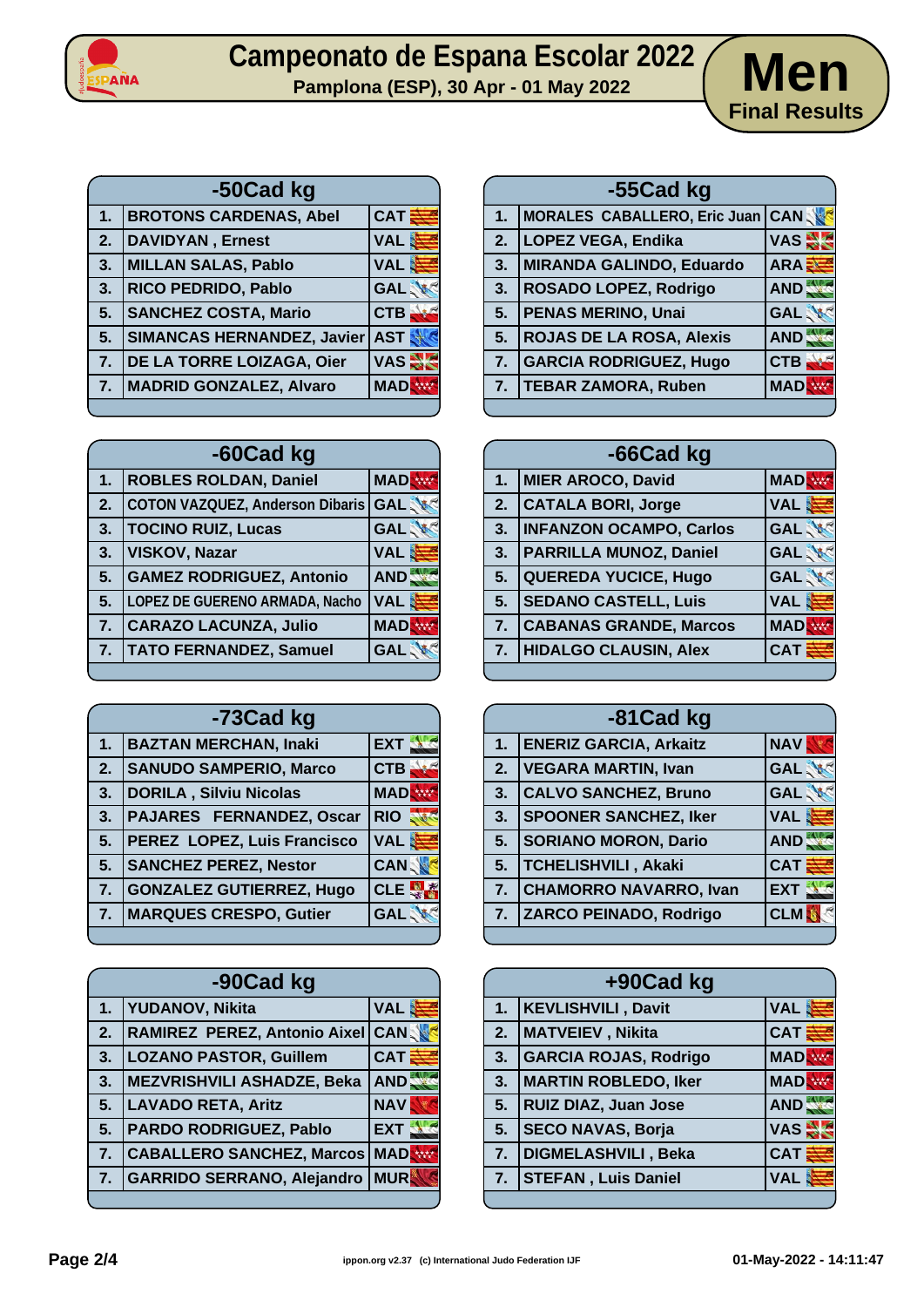

## **Campeonato de Espana Escolar 2022 Pamplona (ESP), 30 Apr - 01 May 2022 Women**

| -36Inf kg      |                                   |            |
|----------------|-----------------------------------|------------|
|                | 1. SADABA CORBACHO, June          | VAS -      |
| 2.             | <b>DIAZ FERNANDEZ, Yanira</b>     | AND        |
| 3.             | <b>ESCOBAR LOPEZ, Daniela</b>     | <b>MAD</b> |
| 3.             | <b>GONZALEZ PICAZO, Sofia</b>     | <b>CLM</b> |
| 5.             | <b>BONAFONT MOLINA, Lucia</b>     | <b>CAT</b> |
| 5.             | <b>GARCIA DIAZ, Sara</b>          | <b>MAD</b> |
| 7 <sub>1</sub> | <b>FERNANDEZ BERNABEU, Gisela</b> | <b>VAL</b> |
| 7.             | <b>SANCHEZ MAGAZ, Ainara</b>      | <b>MAD</b> |
|                |                                   |            |

| -44Inf kg               |                                  |                 |
|-------------------------|----------------------------------|-----------------|
| 1.                      | <b>GONZALEZ OVIES, Leire</b>     | <b>AST</b>      |
| $\overline{\mathbf{2}}$ | <b>VICENT OLMEDO, Maria</b>      | <b>BAL</b>      |
| 3.                      | DE MIGUEL GARCIA-FRAILE, Valeria | <b>MAD</b>      |
| 3.                      | <b>MANSO FERNANDEZ, Sandra</b>   | <b>MAD</b>      |
| 5.                      | <b>DAMAS NODA, Gara Maria</b>    | <b>CANSON</b>   |
| 5.                      | <b>MUNIZ DEL VALLE, Daniela</b>  | CTB,            |
| 7.                      | <b>CORDOBA LECHON, Andrea</b>    | <b>MAD</b>      |
| T                       | <b>NUNEZ CASADO, Andrea</b>      | EX <sub>1</sub> |
|                         |                                  |                 |

| -52Inf kg |                                              |             |
|-----------|----------------------------------------------|-------------|
| 1.        | <b>MARTINEZ DE RITUERTO MORILLAS, Monica</b> | <b>MAD</b>  |
| 2.        | <b>VAZQUEZ FERNANDEZ, Irene</b>              | <b>GAL</b>  |
| 3.        | <b>ALONSO CRESPO, Daniela</b>                | <b>CTB</b>  |
| 3.        | <b>ELOSEGUI DOMINGUEZ, Nahikari</b>          | <b>NAV</b>  |
| 5.        | <b>HERNANDEZ CALVO, Silvia</b>               | <b>MAD</b>  |
| 5.        | <b>RAMIREZ DIAZ, Gabriela</b>                | <b>CANS</b> |
| 7.        | <b>AURIS LLERINS, Martina</b>                | ARA         |
| 7.        | <b>GARCIA PONCE, Leire</b>                   | <b>MAD</b>  |
|           |                                              |             |

| -63Inf kg        |                                          |              |
|------------------|------------------------------------------|--------------|
| 1.               | <b>GARCIA RODRIGUEZ, Mercedes</b>        | <b>AST</b>   |
| 2.               | <b>JIMENEZ MUNOZ, Silvia</b>             | <b>MAD</b>   |
| 3.               | <b>ESCASO HURTADO, Visitacion</b>        | <b>MAD</b>   |
| 3.               | <b>GARCIA ALCARAZ TRUCHAUD, Celia</b>    | <b>MUR</b>   |
| 5.               | <b>GUTIERREZ MARTINEZ, Ana Esperanza</b> | <b>MAD</b>   |
| 5.               | <b>RICO RAMIREZ, Sara</b>                | ARA E        |
| $\overline{7}$ . | <b>GARCIA FERNANDEZ, Carla</b>           | <b>VAL</b>   |
| $\overline{7}$ . | <b>GONZALEZ ROMANILLOS, Leyre</b>        | <b>ARA E</b> |
|                  |                                          |              |

|    | -40Inf kg                         |                  |
|----|-----------------------------------|------------------|
| 1. | <b>MARTIN CARRICHES, Aiora</b>    | VAL &            |
| 2. | <b>MORENO TORRES, Eva</b>         | <b>MAD</b>       |
| 3. | <b>FERNANDEZ AMSTRONG, Ela</b>    | $ {\sf CTB} $    |
| 3. | <b>VIZCAINO HERNANZ, Aroa</b>     | <b>MAD</b>       |
| 5. | <b>ALCARAZ CALATRAVA, Candela</b> | AND <sup>4</sup> |
| 5. | <b>CASAS DUBLINO, Noelia</b>      | <b>MAD</b>       |
| 7. | <b>GARCIA EL KIHAL, Amira</b>     | VAL 造            |
| 7. | <b>MONTES MOURIZ, Ines</b>        | <b>AST</b>       |
|    |                                   |                  |

**Final Results**

| -48Inf kg |                                 |                   |
|-----------|---------------------------------|-------------------|
| 1.        | <b>VILLEGAS SANTOS, Gala</b>    | <b>MADR</b>       |
| 2.        | <b>SOUSA LAVANDEIRA, Zeltia</b> | <b>GAL</b>        |
| 3.        | <b>BELTRAN MARUENDA, Ivet</b>   | $CAT \frac{3}{5}$ |
| 3.        | <b>FERRERAS GARCIA, Alba</b>    | ARA <sub>2</sub>  |
| 5.        | <b>GIMENO GONZALEZ, Rocio</b>   | <b>MADR</b>       |
| 5.        | <b>MESTRES LOPEZ, Andrea</b>    | <b>CAT</b>        |
| 7.        | <b>IRIBARREN LOPEZ, Carla</b>   | <b>NAV</b>        |
| 7.        | <b>LEAL RODRIGUEZ, Marta</b>    | <b>VAL</b>        |
|           |                                 |                   |

| -57Inf kg |                                    |              |
|-----------|------------------------------------|--------------|
| 1.        | <b>GIMENO PEREIRA, Julia</b>       | ARA          |
| 2.        | <b>ALVAREZ GARCIA, Lola</b>        | <b>MAD</b>   |
| 3.        | <b>PEREZ HERNANDEZ, Nur</b>        | $CAT \equiv$ |
| 3.        | <b>ROMERO SEDANO, Carla</b>        | CLE          |
| 5.        | <b>FERNANDEZ MUNOZ, Ainhoa</b>     | <b>MAD</b>   |
| 5.        | <b>VEIRAS PINTOR, Carola</b>       | <b>GAL</b>   |
| 7.        | <b>BLANCO GARCIA, Aroa</b>         | <b>GAL</b>   |
| 7.        | <b>HERNANDEZ RODRIGUEZ, Eliana</b> | <b>CANS</b>  |

| +63Inf kg      |                                  |            |
|----------------|----------------------------------|------------|
| 1 <sub>1</sub> | <b>CENTENO TERAN, Patricia</b>   | <b>CTB</b> |
| 2.             | MILOSEVIC, Ksenija               | <b>CAT</b> |
| 3 <sub>1</sub> | <b>SANCHEZ VALLE, Andrea</b>     | <b>MAD</b> |
| 3.7            | <b>SOLBES CONDADO, Maria</b>     | <b>VAL</b> |
| 5.             | <b>CIFUENTES MOLINA, Maria</b>   | <b>CLM</b> |
| 5.             | <b>GUZMAN DOMENECH, Soraia</b>   | <b>CAT</b> |
| 7.             | <b>ARNAU CHUQUISPUMA, Ainhoa</b> | <b>BAL</b> |
| 7.             | <b>GARCIA MARTINEZ, Nerea</b>    | <b>NAV</b> |